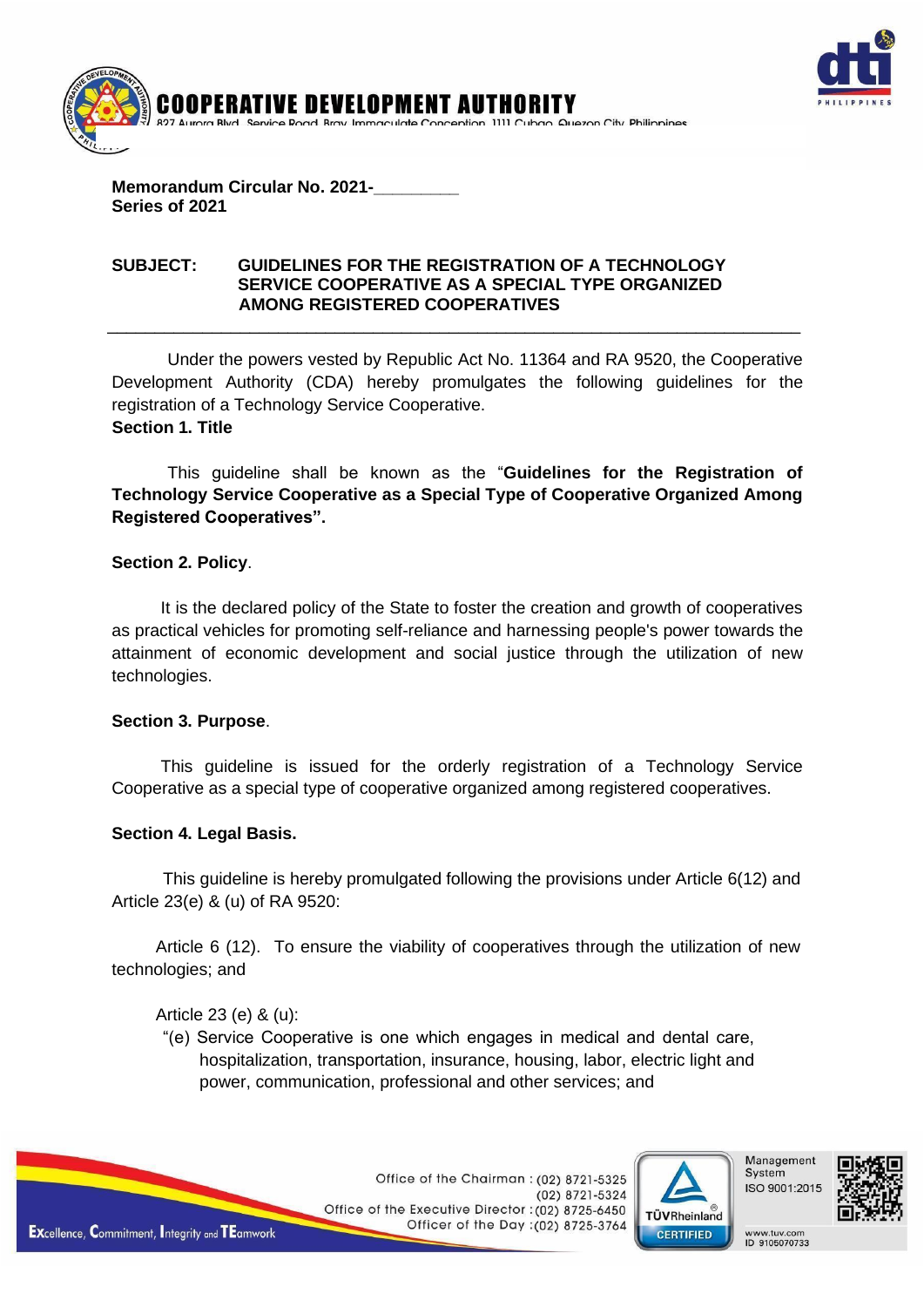"(u) Other types of cooperative as may be determined by the Authority.

#### **Section 5. Coverage**.

This guideline shall cover the registration of all technology service cooperatives as a special type of cooperative.

### **Section 6. Definition of Terms**.

As used in this guideline, the following terms shall be defined as:

- a. Authority refers to the Cooperative Development Authority
- b. Area of Operation refers to the area where the cooperative members come from as provided for in the articles of cooperation and by-laws.
- c. Field of Membership refers to all types and categories of qualified cooperatives that a technology service cooperative allows to accept for membership.
- d. Cooperative is an autonomous and duly registered association of persons, with a common bond of interest, who have voluntarily joined together to achieve their social, economic, and cultural needs and aspirations by making equitable contributions to the capital required, patronizing their products and services and accepting a fair share of the risks and benefits of the undertaking in accordance with universally accepted cooperative principles.
- e. Registration refers to the operative act of the Authority granting juridical personality to a proposed cooperative and is evidenced by the Certificate of Registration.
- f. Share Refers to a unit of capital, the par value of which may be fixed at any figure, not less than One Hundred Pesos (Php100.00) but not more than One Thousand Pesos (Php1,000.00) which is divisible by One Peso (Php1.00) and may be divided into common or preferred share capital.
- g. Share Capital refers to the money paid or required to be paid by the members for the conduct of the operations of the cooperative
- h. Technology services- refer to a professional service designed to facilitate the use of Information Technology by enterprises and end-users; to provide specialized technology-oriented solutions by combining the processes and functions of the software, hardware, networks, telecommunications, and electronics.
- i. Technology Service Cooperative– refers to a special type of cooperative organized among primary cooperatives to provide technology services to its members.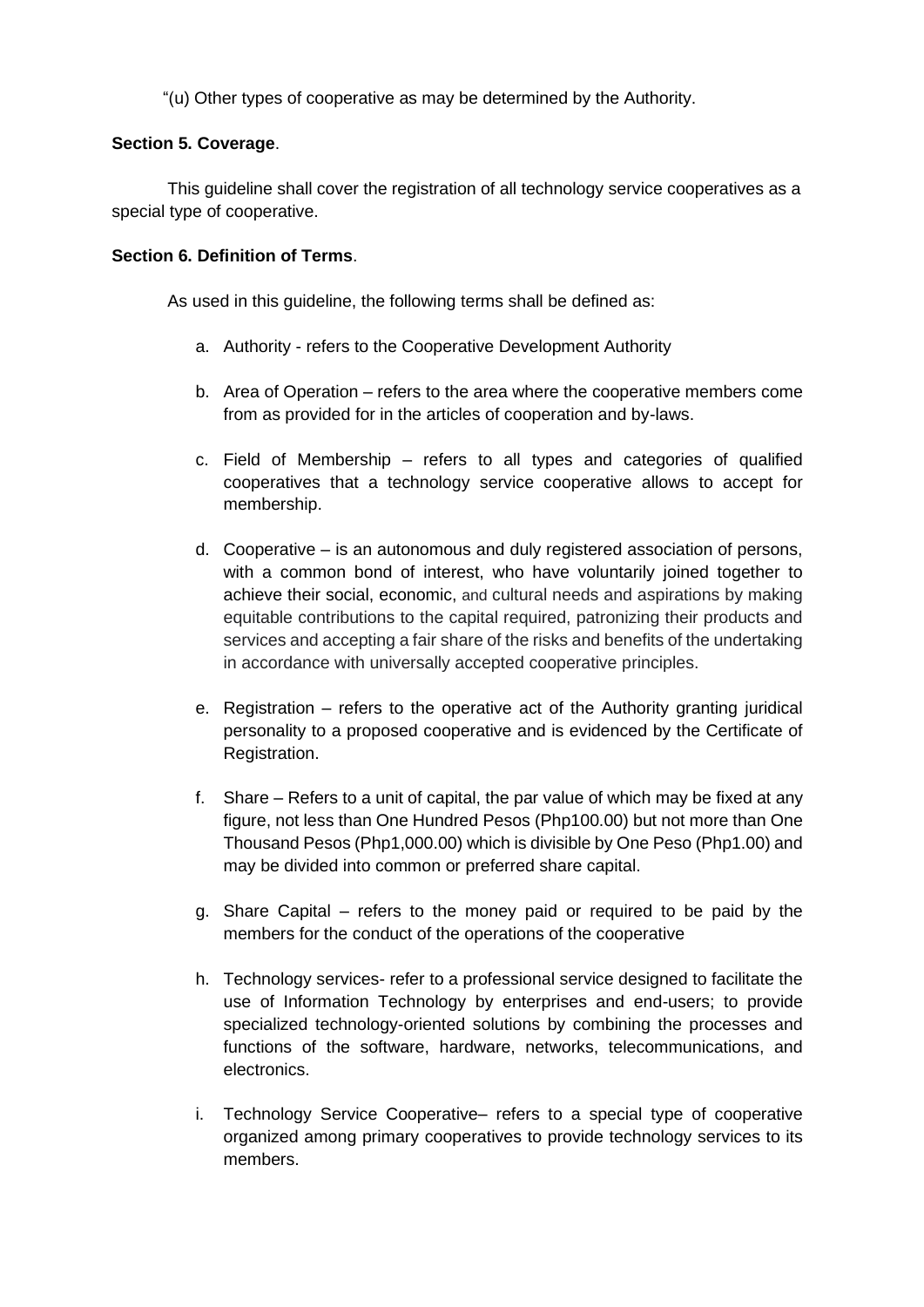# **Section 7 Membership**.

7.1 The Field of Membership of this cooperative shall refer to all types and categories of qualified cooperatives that a technology service cooperative allows to accept for membership.

7.2 The minimum number of cooperators required to organize a Technology Service Cooperative shall be fifteen (15) cooperatives.

# **Section 8. Area of Operation.**

The area of operation of a Technology Service Cooperative shall either be City/Municipality, Provincial, Regional, Inter-Regional, or National.

# **Section 9. Authorized, Subscribed, and Paid-up Capital**

- 9.1 The authorized share capital of a cooperative shall be provided for in its Articles of Cooperation. At least twenty-five percent (25%) of the authorized share capital shall be subscribed by the members and at least twenty-five percent (25%) of the subscribed share capital shall be paid by the members before registration.
- 9.2. The minimum paid-up share capital shall be Php50,000,000.00 or the amount required in the feasibility study, whichever is higher.

## **Section 10. Name of Cooperative**

- 10.1 The name of the cooperative shall include the type e.g. "Technology Service" before the word cooperative.
- 10.2 No cooperative shall be allowed to use a name that is identical or deceptively or confusingly similar to that of any existing cooperative, contrary to public policy, moral, and existing laws.
- 10.3 The use of the words development, integrated, incorporated, corporation, company, incorporation, partnership, or other similar connotations, or the use of federation, union, Philippines, and Pilipinas in the name of a proposed technology service cooperative is likewise prohibited except if it is a part of the registered name of the association or institution where the members of the proposed cooperative come from.
- 10.4 The name of a cooperative shall not be written in all capital letters except if it is an acronym or a name of a registered corporation, partnership, association, or foundation. The use of special characters (e.g.!  $@# $ % \wedge $ *"$ ) in the proposed cooperative name is not allowed and the number of characters should not exceed 100 including the acronym if using one.

# **Section 11. Bonding Requirements of Accountable Officers / Employees of the Cooperative.**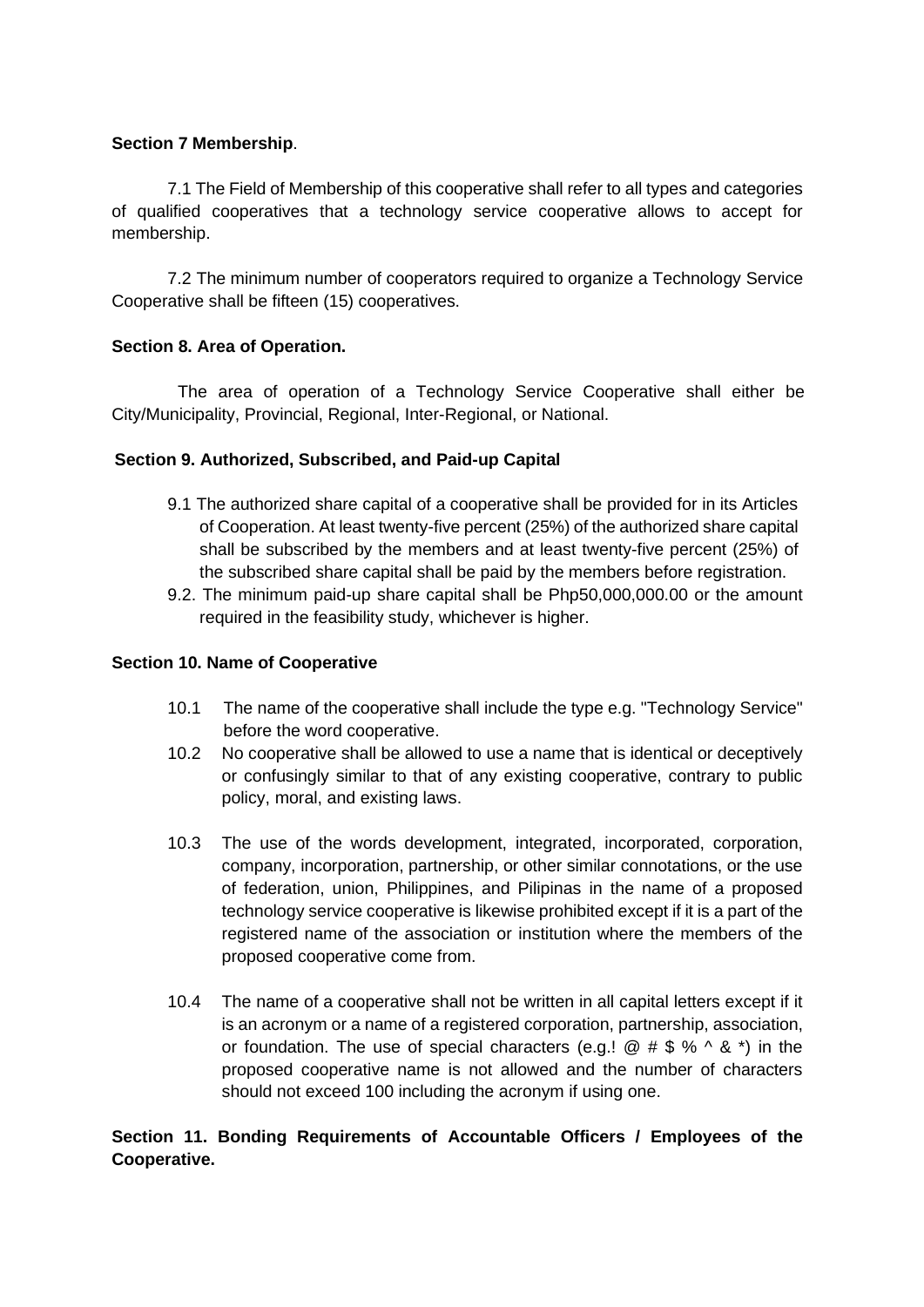To meet any contingency that may arise in the operations of the cooperative, the accountable officers/employees of cooperatives shall submit a surety bond for the faithful performance of their functions following Articles 14(5) and 56 of RA 9520.

The following persons shall be bonded:

- 1. Chairperson
- 2. Treasurer
- 3. Manager
- 4. Cashier
- 5. Other officers or employees handling money and/or property

The board of directors shall determine the adequacy of such bonds. For this purpose, the Board of Directors shall be guided based on the initial net worth of the cooperative which shall include the paid-up capital, the membership fees, and the other assets of the cooperative at the time of registration.

# **Section 12**. **Registration Requirements**.

The following documents shall be submitted to the Authority in Four (4) copies except for item (1) below:

- 1. Original copy of Cooperative Name Reservation Notice (CNRN);
- 2. Feasibility Study which contains the following items:
	- 2.1 Organizational Structure
	- 2.2 Purposes/Objectives
	- 2.3 Area of Operation
	- 2.4 Number of members/potential members
	- 2.5 Market aspect
	- 2.6 The technical aspect of the operation
	- 2.7 Management aspect
	- 2.8 Organizational/Management aspects
	- 2.9 Financial aspect with a 3-year projection
	- 2.10 Environmental and risk management aspects
- 3. Duly notarized Articles of Cooperation with signatures of all member cooperatives' representatives/ cooperators on every page;
- 4. By-Laws with signatures of all member cooperatives' representatives/ cooperators on the adoption page;
- 5. Duly notarized Treasurer's Affidavit stating the total amount received from members' share capital contributions, membership fees, donations, or subsidies;
- 6. General Assembly Resolution of each member-cooperative stating that the general assembly has approved its membership and the exact amount of paid-up share capital contributions;
- 7. BOD Resolution on authorized representative/s of each of the membercooperatives; and
- 8. Surety Bonds of accountable officers.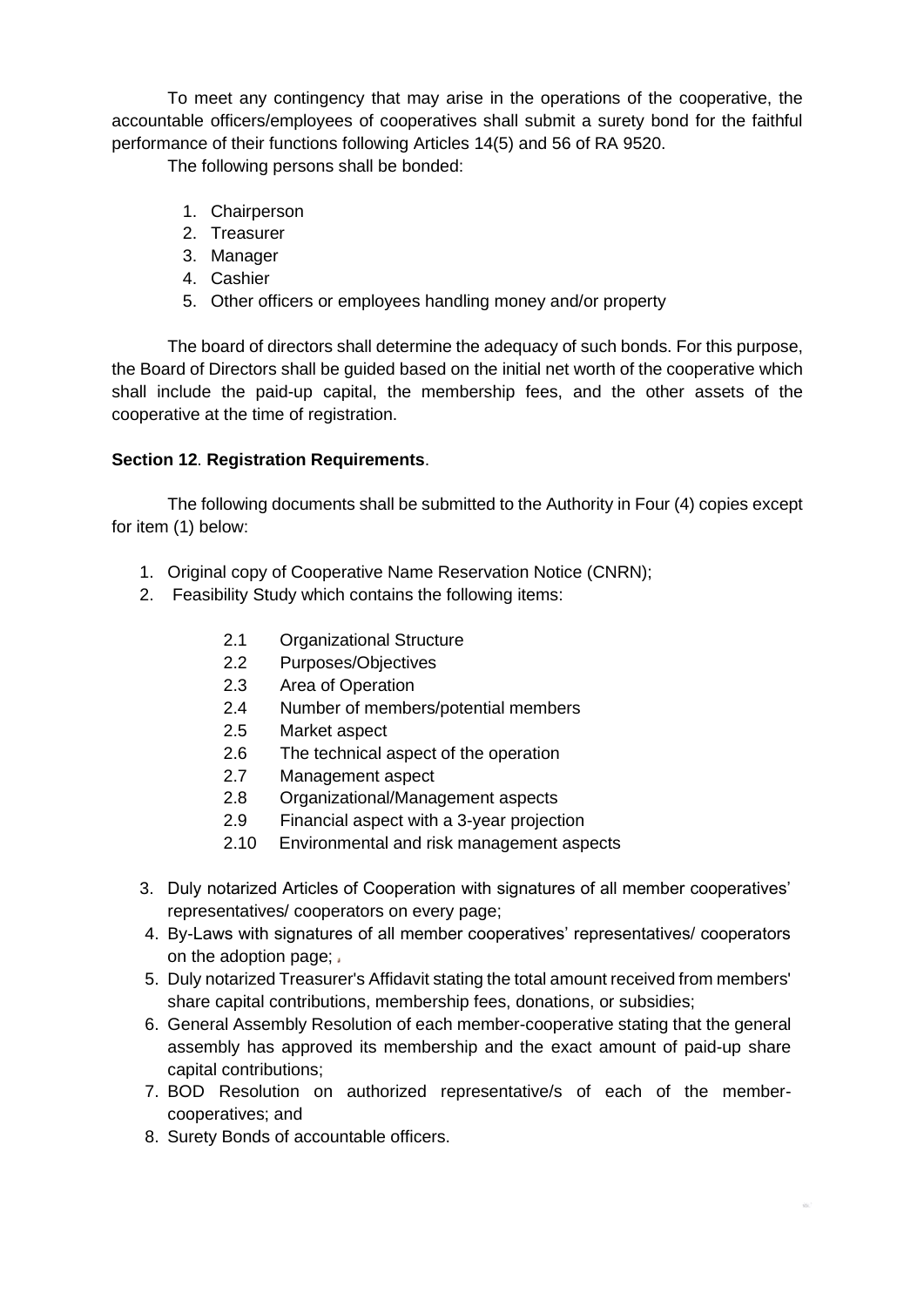### **Section 13. Registration Fee**

The registration fee to be paid by the proposed cooperative shall be one-tenth (1 / 10) of one (1%) percent of the total paid-up share capital, or Five Thousand Pesos (P5,000.00), whichever is higher.

An additional Legal Research Fee (LRF) equivalent to one percent (1%) of the fee imposed shall be collected, but in no case shall the amount be lower than Ten Pesos (P10.00).

## **Section 14. Registration Procedure.**

The registration shall follow the procedure of the approved Citizens Charter of the Authority.

# **Section 15. Jurisdiction.**

All applications for the registration of the technology service cooperative shall be filed with the CDA Extension Office (EO) having jurisdiction over the principal office of the proposed cooperative.

## **Section 16. Validation Requirement**

The Authority shall ensure that any proposed technology service cooperative applying for registration must comply with the basic requirements and the mandatory validation procedure.

The conduct of validation is governed by the provisions of MC No. 2020-11, series of 2020, or any other succeeding issuances of the Authority modifying or repealing the said MC.

## **Section 17. Licenses and Permits**

Registered Technology Service Cooperatives shall secure the necessary licenses or permits from concerned regulatory agencies necessary for their operations.

**Section 18. Prohibited Practices and Activities.** The following practices and activities are prohibited:

- a. Engaging in any business activity not indicated in their Articles of Cooperation and By-laws (ACBL);
- b. Engaging in any activity which is contrary to law, morals, public order, or public policy; and
- c. Activities not related to Information Technology solutions/applications